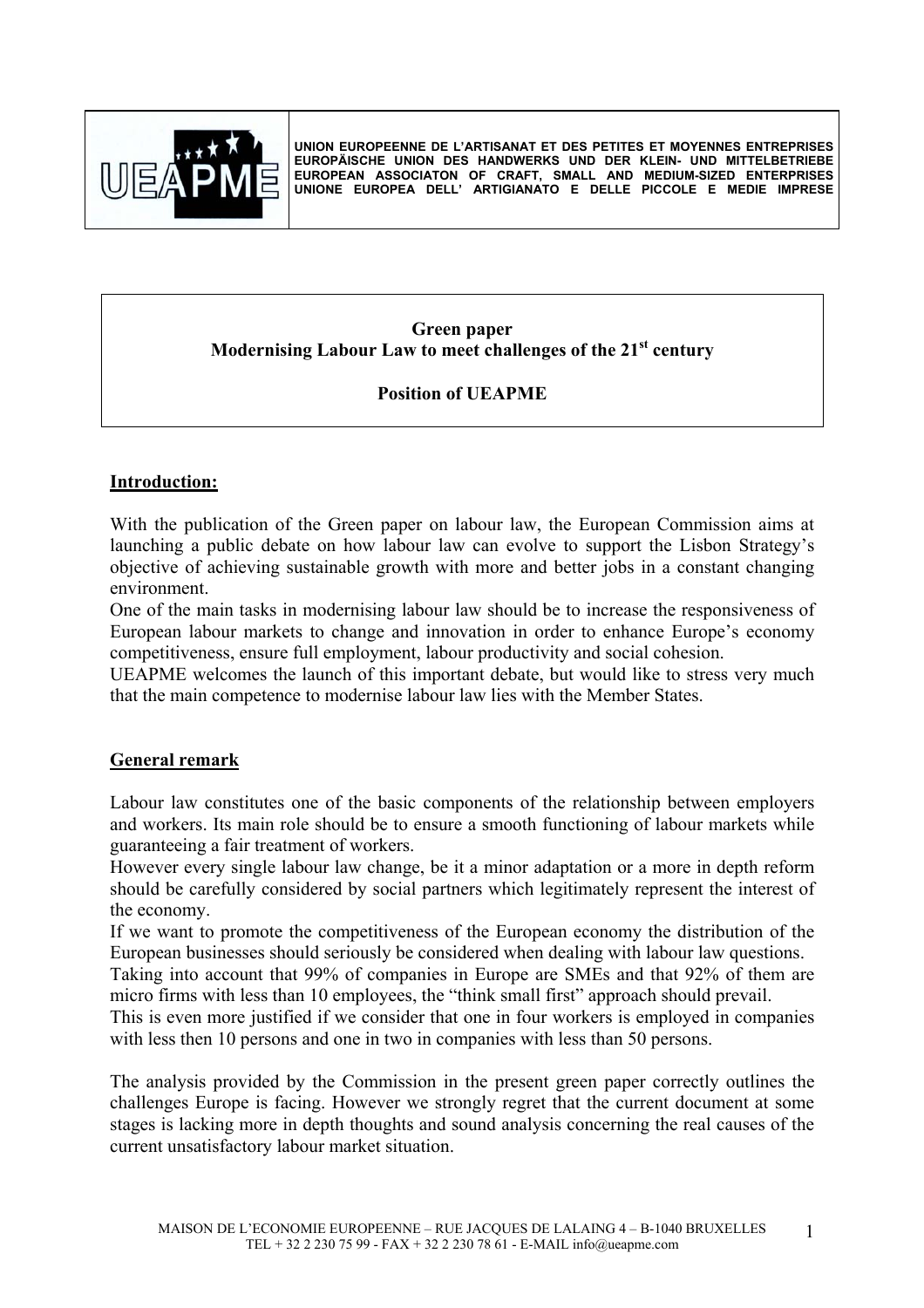Moreover the negative image given by the Commission of the various types of atypical work contracts and of self employment is not justified. UEAPME regrets that the Commission focuses on the negative aspects of atypical work contracts such as poverty traps or precariousness and hardly recognises the role of this type of work contracts as a stepping stone for entering the labour market and facilitating access to permanent contracts.

A sound modern and competitive economy based on services should dispose of different forms of work contracts in order to cope with the flexibility needs of enterprises and workers alike.

Concerning the increase of self employment, the Commission presents it as a negative trend of the labour market, when its development is the best sign of the dynamism of a modern economy. Self employment highly contributes to entrepreneurial spirit, an area where Europe is very much lagging behind compared to its main competitors in the world. Therefore it should be strongly encouraged instead of presenting it as mainly bogus self employment, which should be clearly combated as well as undeclared work.

## **I - QUESTIONS ON A MORE RESPONSIVE REGULATORY FRAMEWORK**

## **1. What would you consider to be the priorities for a meaningful labour law reform agenda?**

The first overarching priority should be a greater flexibility on the labour market, which goes hand in hand with an appropriate employment security for workers and companies alike.

Employment security is not any longer provided by more employment protection and additional rights, but mainly through the opportunity to easily find a job and to maintain a good employability level through lifelong learning.

In this context, applying the flexicurity concept can only find satisfying solutions at national level, because of the strong link between labour law, social protection systems, active labour market policies and social dialogue, which are mainly designed at national level.

The second equally important priority for a meaningful labour law reform should be the reduction of non wage labour costs. But here again the solution exclusively lies with the Member States.

In the labour law reform agenda, the role of the European level should be to define broad common guidelines and to facilitate exchange of experiences and not to intervene in the legislative field.

Instead of trying to harmonise labour law at European level through additional legislation, it would be better to help companies to create more jobs through the establishment of a more business friendly environment.

#### Priorities at EU level

The flexibility aspects of the flexicurity concept are based on internal and external flexibility.

Working time is one of the main components of the internal flexibility, essential for small businesses.

Therefore there is a matter of urgency to find a solution for the calculation of on call-time in the context of the revision of the working time directive, heavily discussed during several presidencies.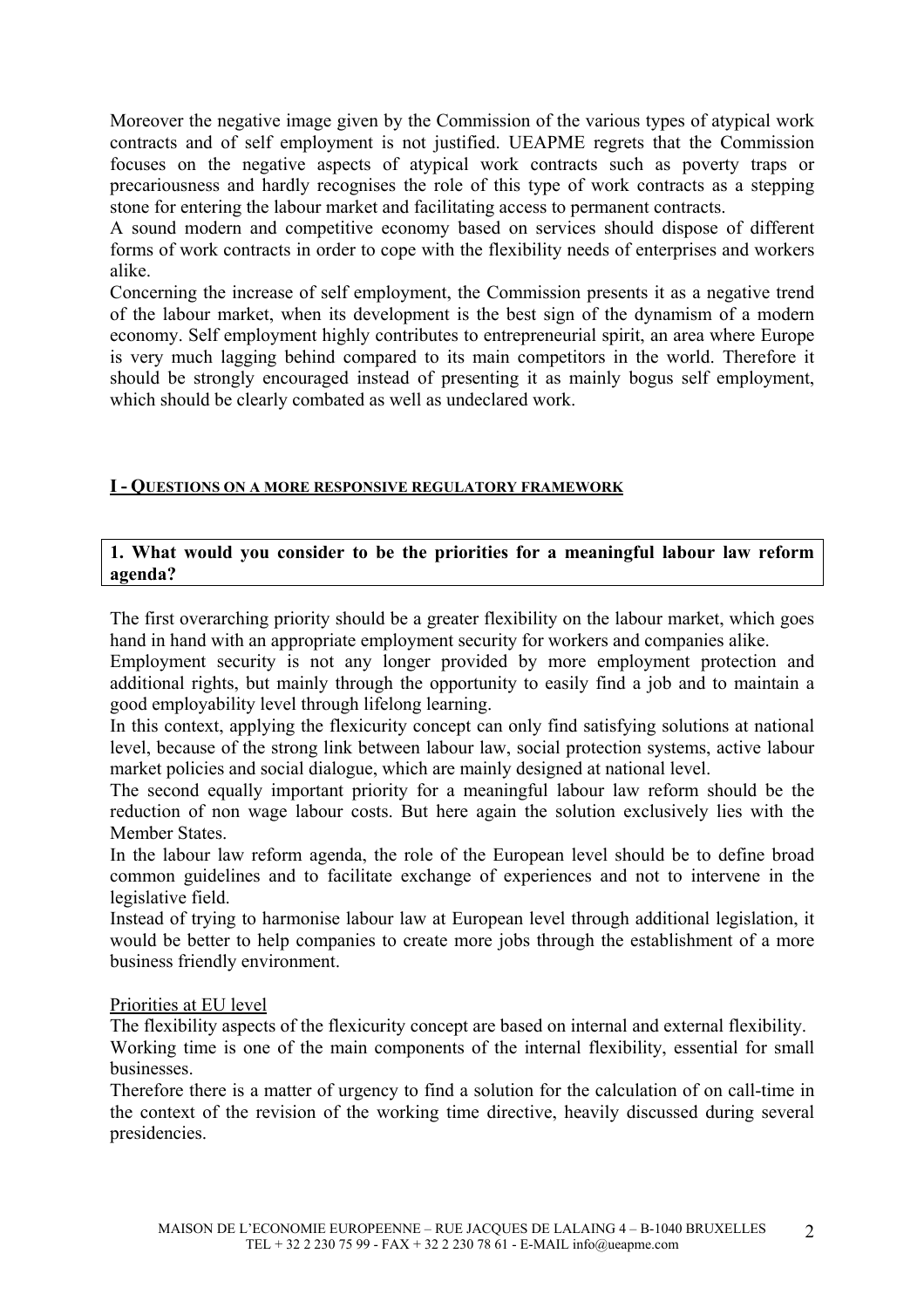One step further for flexibility would be that the directive defines a 12 months reference period for the working time as the general rule and that national social partners can extend it further through collective agreements.

## Priorities at national level

Working time is an important topic at all levels. Therefore, all the possibilities given to social partners for specific arrangements of working time which exist in the current working time directive should be better exploited at sectoral, company and individual level in order to better suit the needs for flexibility of employers and workers without increasing the total working time. This could be very useful in sectors where work organisation requires specific flexibility because of the seasonality of the activity and for small businesses in general in order to adequately face the sudden variations of the demand.

Another equally important topic is the creation of a positive business environment through the reduction of non wage labour costs. In many countries the current level of non wage labour costs constitutes one of the main obstacles for hiring new employees in particular when it is about hiring the first employee.

Finally, serious talks about reforming the labour law must necessarily include the topic of recruitment rules. In order to facilitate the adaptability needs of companies and workers, a modern labour law should provide employers and workers a job protection legislation which does not hinder the creation of permanent contracts and at the same time offers a real choice between various types of flexible work contracts.

**2. Can the adaptation of labour law and collective agreements contribute to improved flexibility and employment security and a reduction in labour market segmentation? If yes, then how?** 

The labour law framework is one of the most important dimensions for the creation of jobs, and the smooth functioning of the labour market and therefore for growth and competitiveness. Labour law and its design play a central role in the flexicurity debate.

The adaptation of labour law and collective agreements is key to improve flexibility and employment security and consequently to reduce the labour market segmentation.

But labour law should not be considered in isolation from the other labour market conditions, such as social rights, social protection benefits, unemployment benefits (amount and duration), other types of financial rights or benefits, but also continuous training system as well as tax system.

The origin of the segmentation of the labour market is clearly due to particularly rigid legislations and high employment protection which have been introduced in times of high economical conjuncture.

The request for more flexible recruitment and dismissal rules and the emergence of new types of work contracts are logical reactions.

In the Employment report 2006, the European Commission states clearly that employment protection legislation "may harm employment prospects of weak groups" such as young people, women, and long-term unemployed. It seems that employment protection legislation favours current "insiders" workers at the detriment of "outsiders" and penalises employment flows.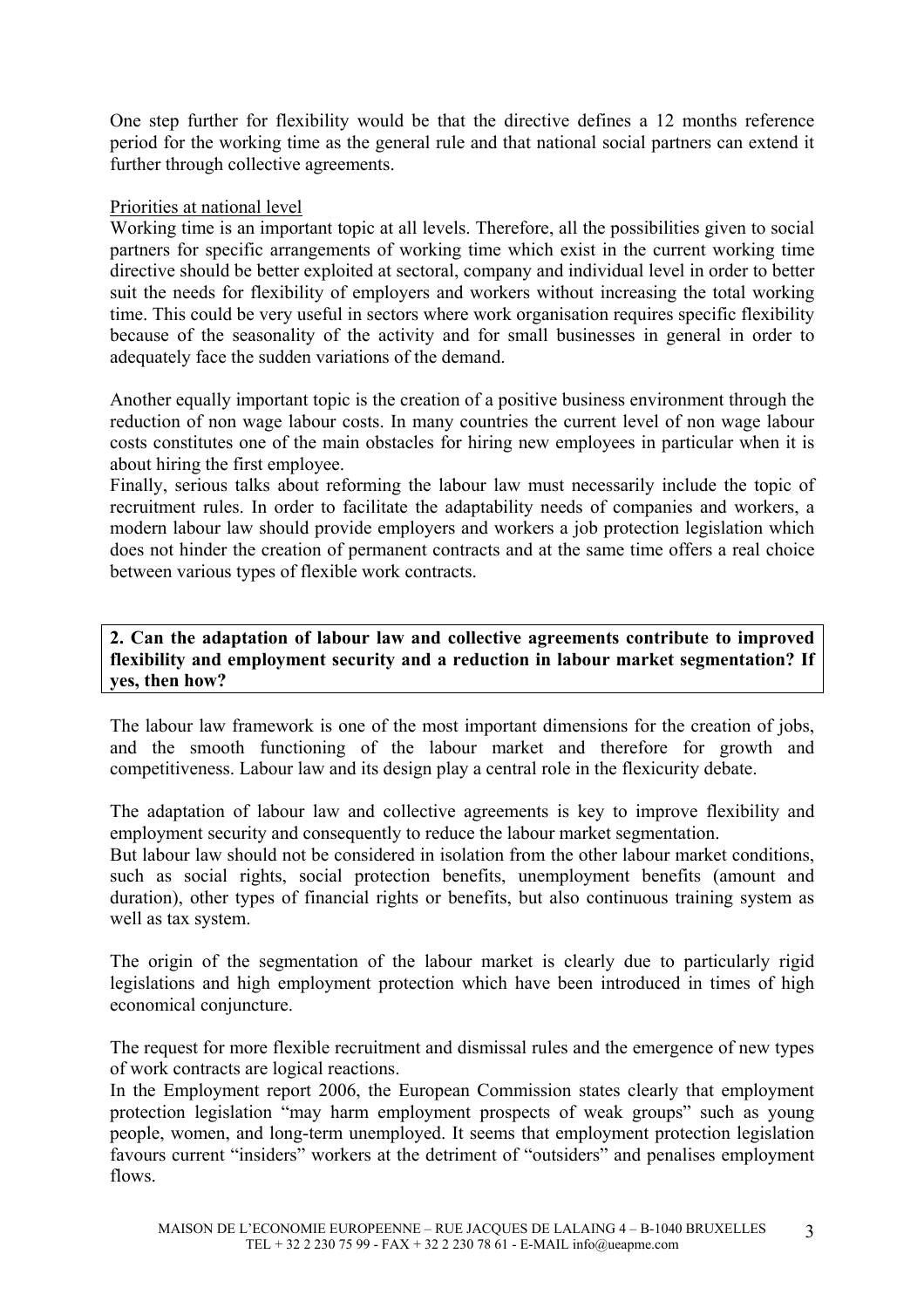**3. Do existing regulations, whether in the form of law and/or collective agreements, hinder or stimulate enterprises and employees seeking to avail of opportunities to increase productivity and adjust to the introduction of new technologies and changes linked to international competition? How can improvements be made in the quality of regulations affecting SMEs, while preserving their objectives?** 

Labour law and social legislation should by definition contribute to increase productivity and a good functioning of labour markets.

In the same way, European labour legislation should create a common framework with minimum rules which leaves enough space for national actors, be it governments or social partners, to adapt it at national, sectoral, regional, local, company level.

Examples of national measures that can help or hinder a better functioning of the labour market:

In France the creation of the "contrat de travail intermittent" suits in particular the needs of companies in the retail and service sector. It is a permanent work contract adapted to jobs which by nature alternate between work and non work periods. However this contract is only accessible to companies which have negotiated an agreement or through a collective bargaining which concerns mainly larger companies.

A concrete proposal for alleviating this rigidity and facilitating its use would be that small companies could directly have access to this type of contract without having the obligation to be covered by an agreement or by collective bargaining.

- In France, the existence of various social thresholds constitutes a real obstacle for recruitment due to the administrative burdens attached to them. Going over the social threshold of 50 employees means an increase of 4.16% by worked hour. The reduction of red tape linked to social thresholds would be particularly welcome.
- In Germany, the conclusion of fixed-term contracts is hindered by the so-called "preemployment prohibition" (Vorbeschäftigungsverbot). The German law on fixed-term contracts "Teilzeit- und Befristungsgesetz" foresees that any person having worked for an enterprise -even as a trainee- can never be employed later on under a fixed term contract by the same company.

This interdiction is very heavy and should be limited to a 6 months period.

For SMEs in general, the hiring of workers is a central concern and should be as simple and non bureaucratic as possible.

Concerning more specifically one-person-enterprises without any employee, which is the case of 50% of all companies in Europe, according to the European Commission study, the main obstacles for hiring the first employee are twofold: the cost of wages, taxes and social contributions, and the level of administrative burdens and obligations such as regular reporting duties<sup>1</sup>.

As mentioned in our introduction and as UEAPME constantly advocated, the "think small first approach" should particularly apply to labour law, with an in depth impact assessment before adopting any new legislation or revising existing ones. However the current impact

1

<sup>&</sup>lt;sup>1</sup> http://ec.europa.eu/enterprise/entrepreneurship/support\_measures/first\_emp/index.htm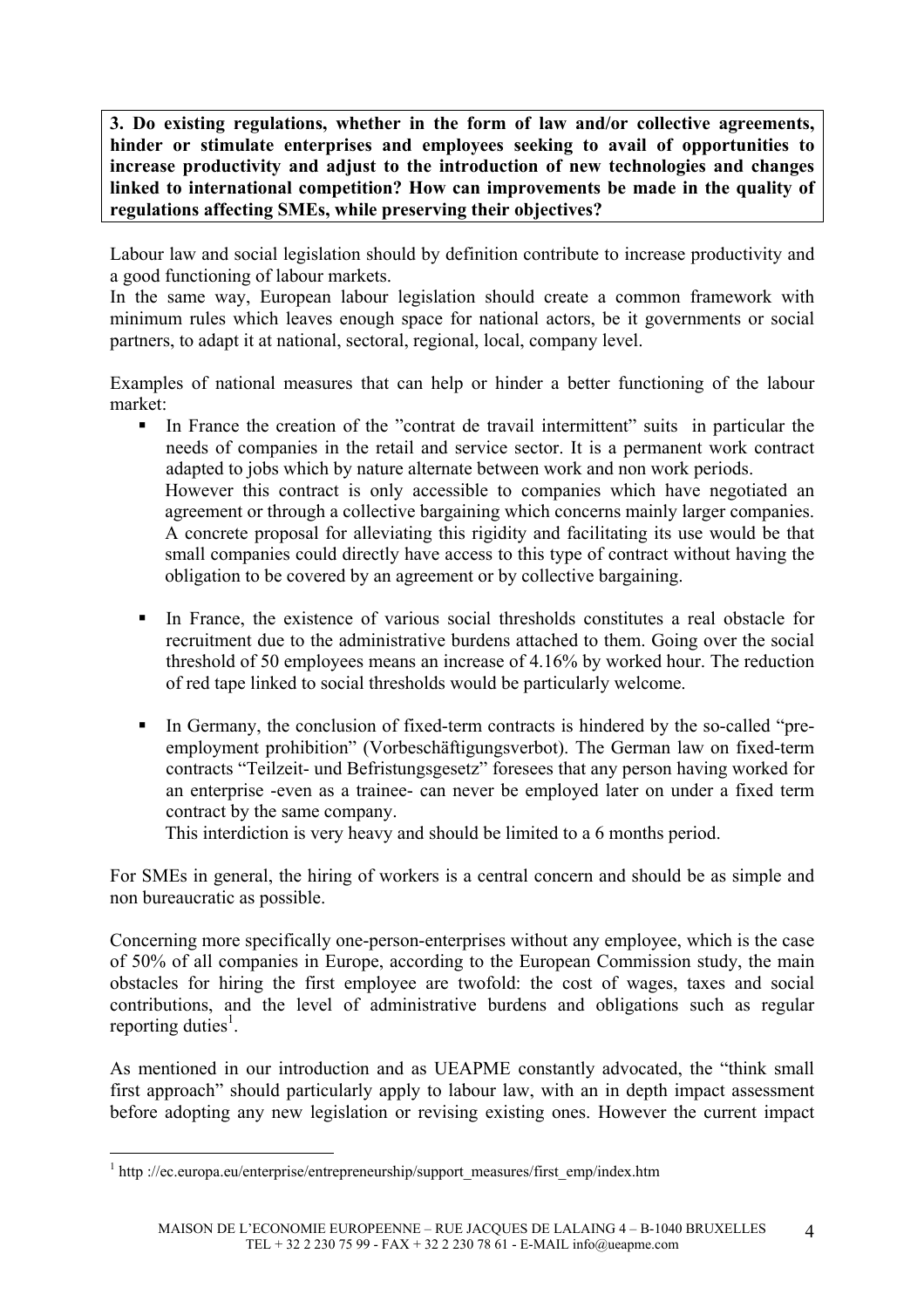assessment procedure deals mainly with the administrative dimension. UEAPME insists on the need for an urgent reform of it, which would include in addition to the administrative dimension, the social and economic consequences for SMEs and micro companies before the introduction of any new legislation. This is of particular importance for micro, craft and small businesses which suffer the most from the complexity of legislation and the administrative burdens.

In terms of legislation, texts should be limited to the core elements. One example of a rather detailed European legislation is the working time directive, which makes its practical implementation at national level particularly complex.

Moreover the EU initiative of better legislation should apply urgently to social legislation, in particular in the field of health and safety and non discrimination directives, not only at EU level but also in their implementation at national level.

**4. How might recruitment under permanent and temporary contracts be facilitated, whether by law or collective agreement, so as to allow for more flexibility within the framework of these contracts while ensuring adequate standards of employment security and social protection at the same time?** 

The Commission seems to be considering the increase of atypical work contracts during the last years in certain Member States as a worrying phenomenon.

In this context, it is important to recall that still around 80% of work contracts are full time, indefinite duration contracts in Europe and that 18.4% of workers are part-time workers with also indefinite duration contracts.

Fixed-term contracts count for around 14.5 % of the workforce in the EU and temporary work for 2% of employment across the  $EU^2$ .

Part-time work is particularly well adapted to suit the flexibility needs of companies and workers. Moreover part-time workers are protected against discrimination and therefore cannot be considered as "precarious workers". Fixed-term contracts are one of the main tools for facilitating the entry of people in the labour market. In the same way, temporary contracts are more and more used by employers as trial period for permanent contracts. Temporary agency work highly contributes to the fluidity of labour markets through its increasing role as a stepping stone for outsiders for entering the labour market.

There are several reasons behind this evolution of using atypical work contracts, the main ones being:

- The pace of change, which obliges companies to adjust very quickly using all the possibilities of internal, external and numerical flexibility,
- The difficulty for SMEs to have a clear view of future markets and demands,
- the rigidity of current rules for indefinite duration contracts which does not allow for sufficient flexibility for employers in case of dismissal necessity.

What is needed is the introduction of more flexibility in the indefinite duration contracts. A basic element for encouraging recruitment is the revision of dismissal rules. Many employers are very reluctant to propose indefinite duration contracts, because firstly they are not sure about the future of their economic activities and secondly they are facing huge difficulties

1

 $2$  Employment report 2006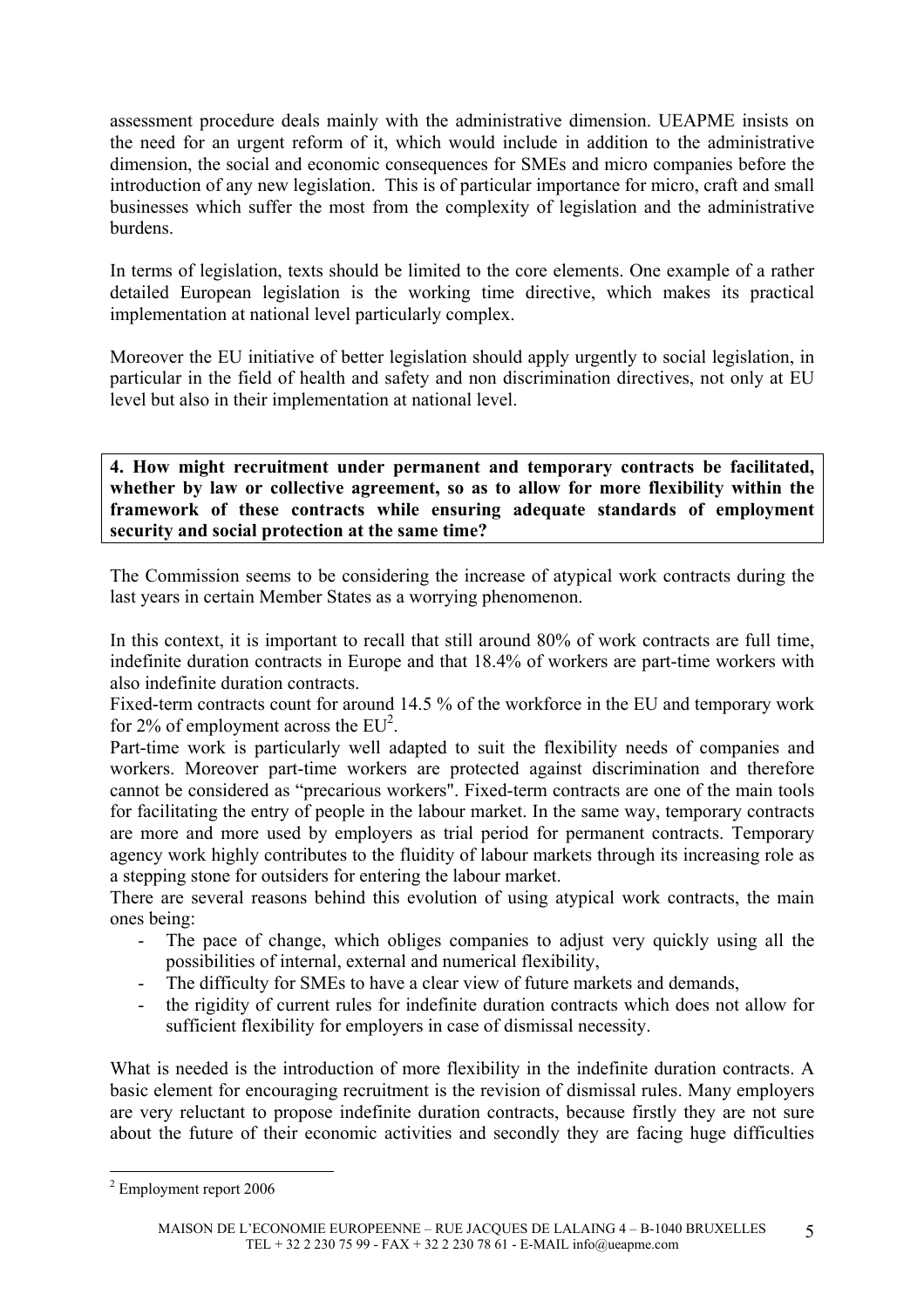when it comes to terminate an employment relationship regulated by an indefinite duration contract.

It is important to notice that many small companies, which are confronted with the lack of qualified workforce and which have to compete with large companies for recruitment and staff retention are doing their best to hire staff under indefinite duration contracts.

They particularly try to attract qualified and non qualified workers who can be trained, and retain them once they are more experienced with permanent work contracts even if it could be risky for the company.

More flexible permanent work contracts would clearly encourage them to create more new jobs and to hire additional workforce.

#### **II - QUESTIONS ON MODERNISING LABOUR LAW**

**5. Would it be useful to consider a combination of more flexible employment protection legislation and well-designed assistance to the unemployed, both in the form of income compensation (i.e. passive labour market policies) and active labour market policies?** 

The proposal of the Commission is very much inspired by the Danish flexicurity model, which UEAPME supports. However, the transfer of the Danish model cannot apply so easily to the other Member States, since it is very much influenced by the national specificities of the social protection system, its financing, the mentality of the population, the efficiency of the active labour market policy in place, in particular the individualised accompaniment of unemployed and the central role of training as well as the quality of the industrial relation system and the tax level.

Therefore each Member State should define its own flexicurity model according to its national situation.

Nevertheless, even if the starting point differs from country to country, there is a real need to revise in each single Member State the employment protection legislation and to balance it with a well-designed unemployment assistance based on the two pillars, adequate compensations but limited in time and cost efficient active labour market policies. But this can only be successful if the national framework conditions are adapted according to the national specificities.

In any case, the revision of the unemployment benefits system should be accompanied by controls and clear obligations for unemployed, in particular to accept placements and jobs, to speed up their reintegration in the labour market and if necessary by imposing sanctions.

**6. What role might law and/or collective agreements negotiated between the social partners play in promoting access to training and transitions between different contractual forms for upward mobility over the course of a fully active working life?** 

In the field of access to training, law and collective agreements are complementary. Collective agreements play an important role in facilitating access to training and helping mentalities to evolve.

In the field of lifelong learning, a close tripartite partnership is absolutely necessary because of the shared responsibilities of employers, individuals and public actors to invest in it. The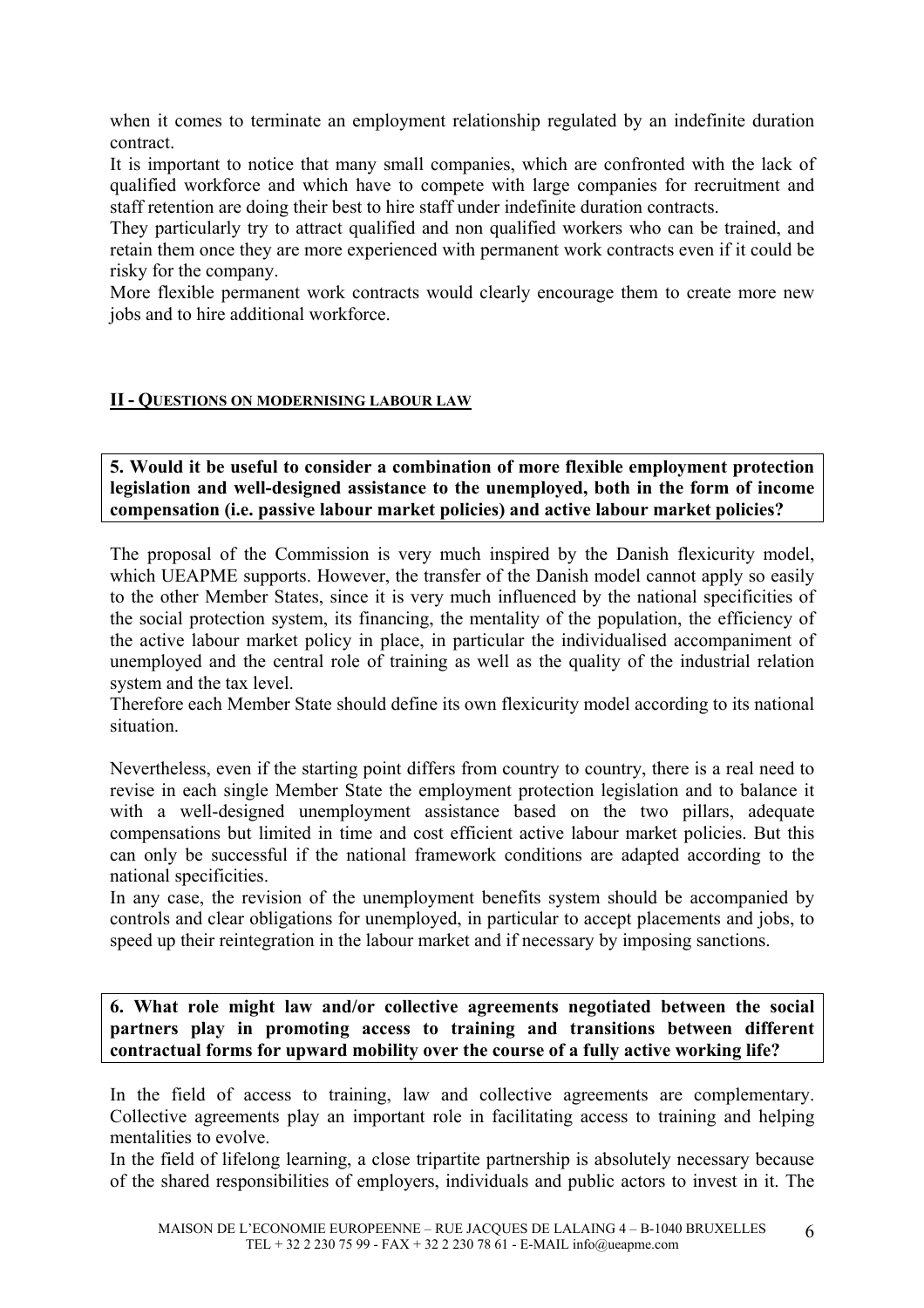European framework of actions adopted by the European social partners and the various follow-up reports have shown in particular the necessity for a strong awareness raising in updating skills, for a clear change of mentalities in order to better motivate the less qualified for the lifelong learning, the need for guidance particularly for small businesses and workers, the need for a better training offer adapted to labour market needs and the need for incentives in particular financial incentives for investments in lifelong learning.

In countries, where legislation on training leaves exists, the legislation has essentially been put in practice through collective agreements, which defines how the practical aspects of the continuous training, in particular when and how it takes place (during or after the working time) and how it is financed.

As in most cases, collective agreements give the possibility to derogate from legal provisions, so that it provides more flexibility at a lower level. Collective agreements should allow for a better adaptation to the realities of companies and workers on the plant level. One example could be a trade off between more working time flexibility in times of high demand and continuous training in times with lower demand.

**7. Is greater clarity needed in Member States' legal definitions of employment and self employment to facilitate** *bona fide* **transitions from employment to self-employment and**  *vice versa***?** 

Each Member State developed its own system mainly based on historical reasons and therefore no greater clarity is needed. Consequently in the case of bogus self-employment, the problems have to be solved on a case by case basis and clear rules already exist including the re-qualification of the work relationship if necessary and even fines.

Some countries like Italy or Spain have created a new category of workers called "economically dependant workers" in order to face the existence of a new reality between workers and self-employed. However we don't see any added value to extend this new category at European level.

What is more important is the existence of a sufficient level of protection of the individual at national level.

One example could be the creation of a voluntary unemployment insurance for self-employed as proposed by the Austrian Economic Chamber for Austria. In the same way, in order to facilitate transitions from employment to self-employment, some fiscal incentives could be put in place.

In addition, and in order to facilitate transitions from employment to self employment, the question of continuity of social protection rights could be further investigated at national level.

Self employment is essential for the development of entrepreneurship and should not be undermined under the pretext that "false self-employed" or bogus self employment could exist.

Self employment is by definition characterised by autonomy, independency and self organisation. Therefore self-employed basically don't request additional labour regulations.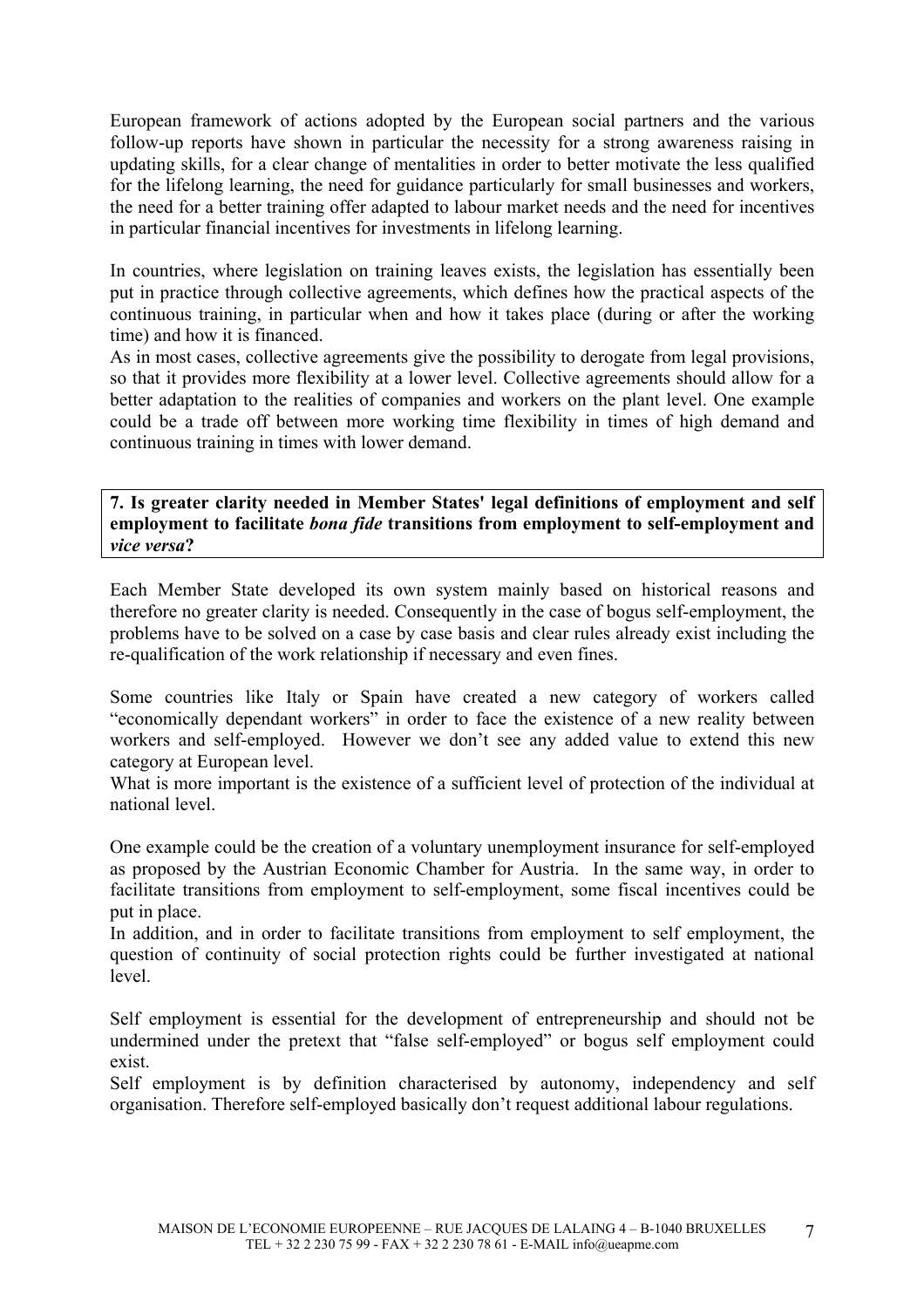**8. Is there a need for a "floor of rights" dealing with the working conditions of all workers regardless of the form of their work contract? What, in your view, would be the impact of such minimum requirements on job creation as well as on the protection of workers?** 

We don't see any need for a "floor of rights" dealing with working conditions, since the underperformance of our labour markets and the high level of unemployment are mainly due to too many rigid labour laws and regulations and not to a lack of rights.

The European legislation in the field of working conditions is already sufficiently developed and we don't see any need for further reinforcement of it.

The creation of a "floor of rights" would increase the trend to use more "so called precarious contracts", to encourage undeclared work and finally increase the unemployment rate, notably if the unemployment benefits systems are going towards higher income compensation. At the end it will be contra-productive in terms of job creation and in the protection of workers.

**9. Do you think the responsibilities of the various parties within multiple employment relationships should be clarified to determine who is accountable for compliance with employment rights? Would subsidiary liability be an effective and feasible way to establish that responsibility in the case of sub-contractors? If not, do you see other ways to ensure adequate protection of workers in "three-way relationships"?** 

It is highly necessarily to distinguish between the various cases of triangular relationship.

Temporary agency work is by nature a triangular relationship, where the agency is the employer and therefore has the responsibility for protecting the agency workers in accordance with the national legislation in place. The worker sent to the user company fully remains under the legal responsibility of the agency.

In the case, where a temporary agency offers its services as a placement office, the temporary agency has no role as employer. The worker is directly employed by the company without any further triangular relationship.

Concerning subcontracting and in particular subsidiarity liability, a great diversity already exists among countries and sectors and the best suited solution can only be found at national and sectoral level.

Subsidiarity liability is very burdensome for SMEs which don't have the resources to monitor the possible subcontractors and effectively control compliance, in particular employment rights compliance of each single company.

In conclusion, UEAPME is not in favour of having a general rule of subsidiary liability.

#### **10. Is there a need to clarify the employment status of temporary agency workers?**

At national level, the employment status of temporary agency workers is well defined within a triangular relationship.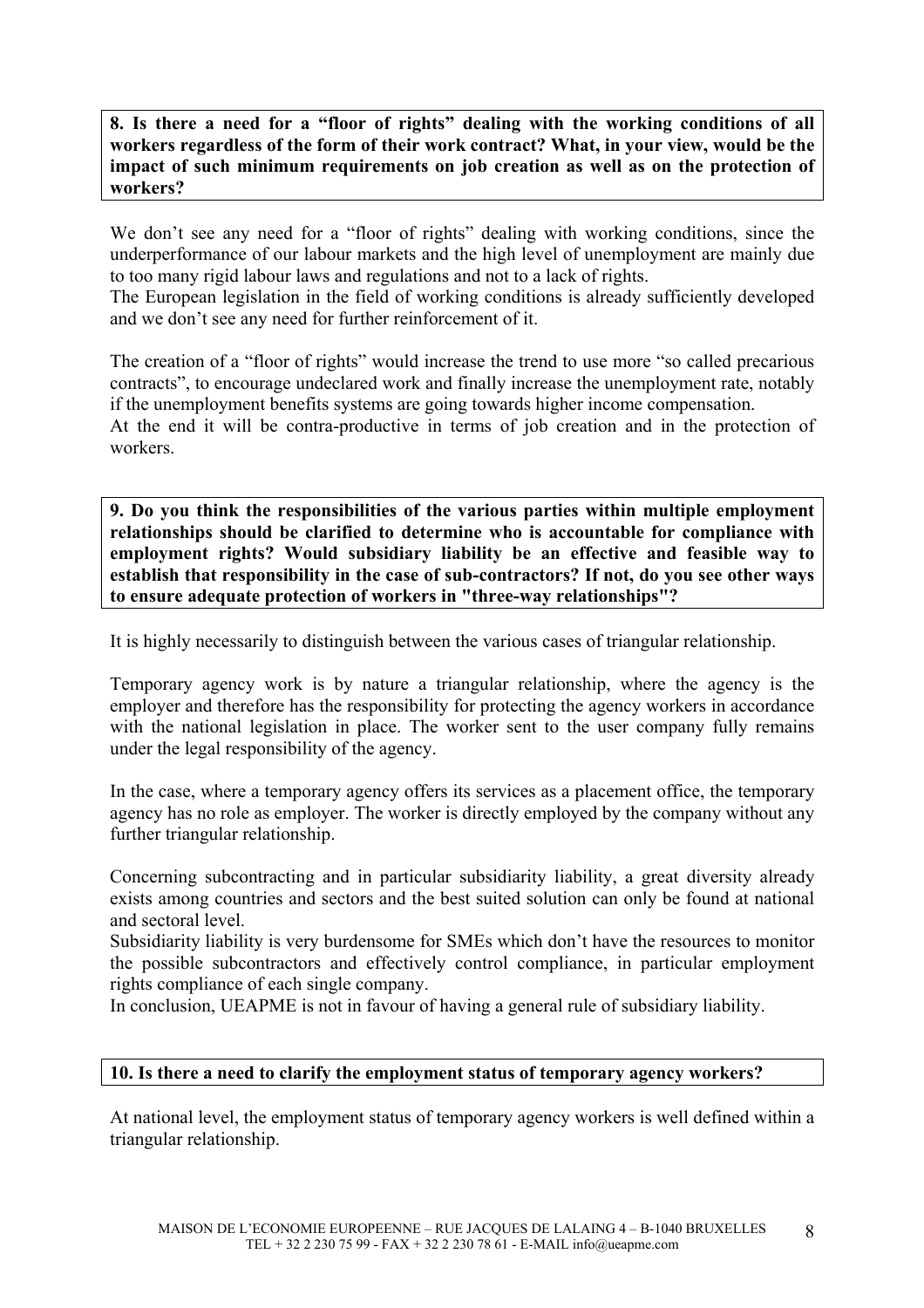At European level, the proposal for a directive which was put forward after the failure of negotiations among the European social partners in 2002 and is still pending at the Council level, did not identify the employment status as a problem for temporary workers. The main problem is about how to apply the non discrimination principle.

**11. How could minimum requirements concerning the organization of working time be modified in order to provide greater flexibility for both employers and employees, while ensuring a high standard of protection of workers' health and safety? What aspects of the organization of working time should be tackled as a matter of priority by the Community?** 

The first priority should be to solve the question of "on call time", in order to stop the negative effects on the healthcare systems and the private economy as a consequence of the European Court of the Justice judgment in the Simap/Jaeger case.

The current proposal of the Commission to create the concept of an "inactive part" of on call time which shall not be regarded as working time unless national law or, in accordance with national law and/or practice, a collective agreement or an agreement between the social partners decides otherwise, is a reasonable proposal which could be easily accepted at European level.

Equally important is that the directive includes a clause for a general reference period of 12 months for the calculation of the average working time not depending on a collective agreement or agreement between social partners, but with the possibility to extend it further through collective agreements.

**12. How can the employment rights of workers operating in a transnational context, including in particular frontier workers, be assured throughout the Community? Do you see a need for more convergent definitions of 'worker' in EU Directives in the interests of ensuring that these workers can exercise their employment rights, regardless of the Member State where they work? Or do you believe that Member States should retain their discretion in this matter?** 

We don't see any need to have a definition of a "worker" at EU level. In most cases the directives refer to national definitions of "worker" and doing so they respect the subsidiarity principle.

Moreover, most EU directives in the social field define minimum rules, which have to be transposed at national level and therefore contribute to creating an even playing field in each single Member State.

What is more urgently needed is the reduction of administrative burdens and the removal of existing obstacles for cross-border activities and particularly services.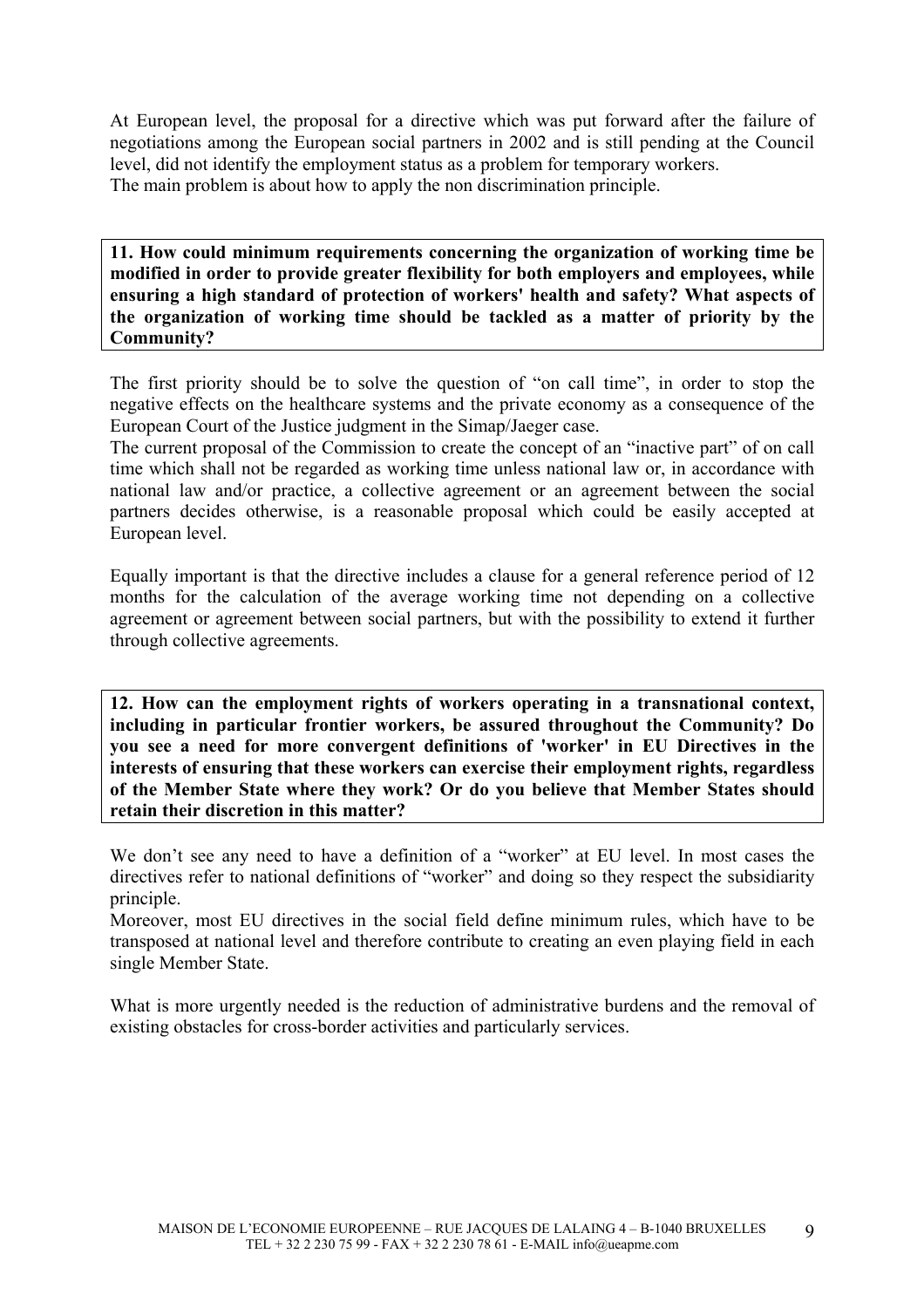## **13. Do you think it is necessary to reinforce administrative co-operation between the relevant authorities to boost their effectiveness in enforcing Community labour law? Do you see a role for social partners in such cooperation?**

The administrative co-operation between the national authorities is essential for a better control of the respect of labour law in each Member State, particularly in the context of posting of workers. This co-operation should take place primarily in the area of cross-border services and should be completed by an efficient enforcement procedure.

This specific task of administrative cooperation is not the role of social partners.

Nevertheless social partners can usefully contribute to a good enforcement of Community labour law, by raising awareness of the existence of labour law and giving tailor-made explanations about the content of EU legislation to companies and workers and facilitate its correct implementation.

One good example is the health and safety area where social partners play an active role in the practical implementation through practical guides and a lot of counselling activities in this field.

Another practical example is the activity developed under the EC's PHARE programme by European social partners, such as the two projects run by UEAPME "Business Support Programme I and II", in view of preparing European enlargement and familiarising Craft and SMEs with the community acquis, in particular labour law.<sup>3</sup>

In the same spirit, the joint integrated programme of the European social partners in the field of social dialogue which started in 2003 also contributes to the same objective.

## **14. Do you consider that further initiatives are needed at an EU level to support action by the Member States to combat undeclared work?**

The administrative co-operation between the national authorities can also strongly contribute to lowering if not eradicating undeclared work.

Undeclared work is a complex phenomenon and its causes are multiple. Therefore combating undeclared work requires a good policy mix, with an adaptation of labour law, a simplification of administrative obligations with hiring and firing, consistent wage policies, fiscal incentives, improvement of public infrastructure and public services but also controls and therefore dissuasive sanctions.

The European Commission could support actions taken by social partners at all levels but mainly national or sectoral level. The European Commission should also take the lead in order to gather good practices and facilitate its dissemination among the Member States. Undeclared work can only be combated effectively if all levels are strongly committed to it.

Combating undeclared work is one of the topics of the EU social dialogue work programme 2006-2008 and where European Social Partners foresee further discussions.

# **Conclusions:**

1

UEAPME welcomes the debate launched by the Green Paper on the need to modernise labour law.

<sup>&</sup>lt;sup>3</sup> http://www.ueapme.com/business-support%20II/index.htm

http://www.ueapme.com/business-support/